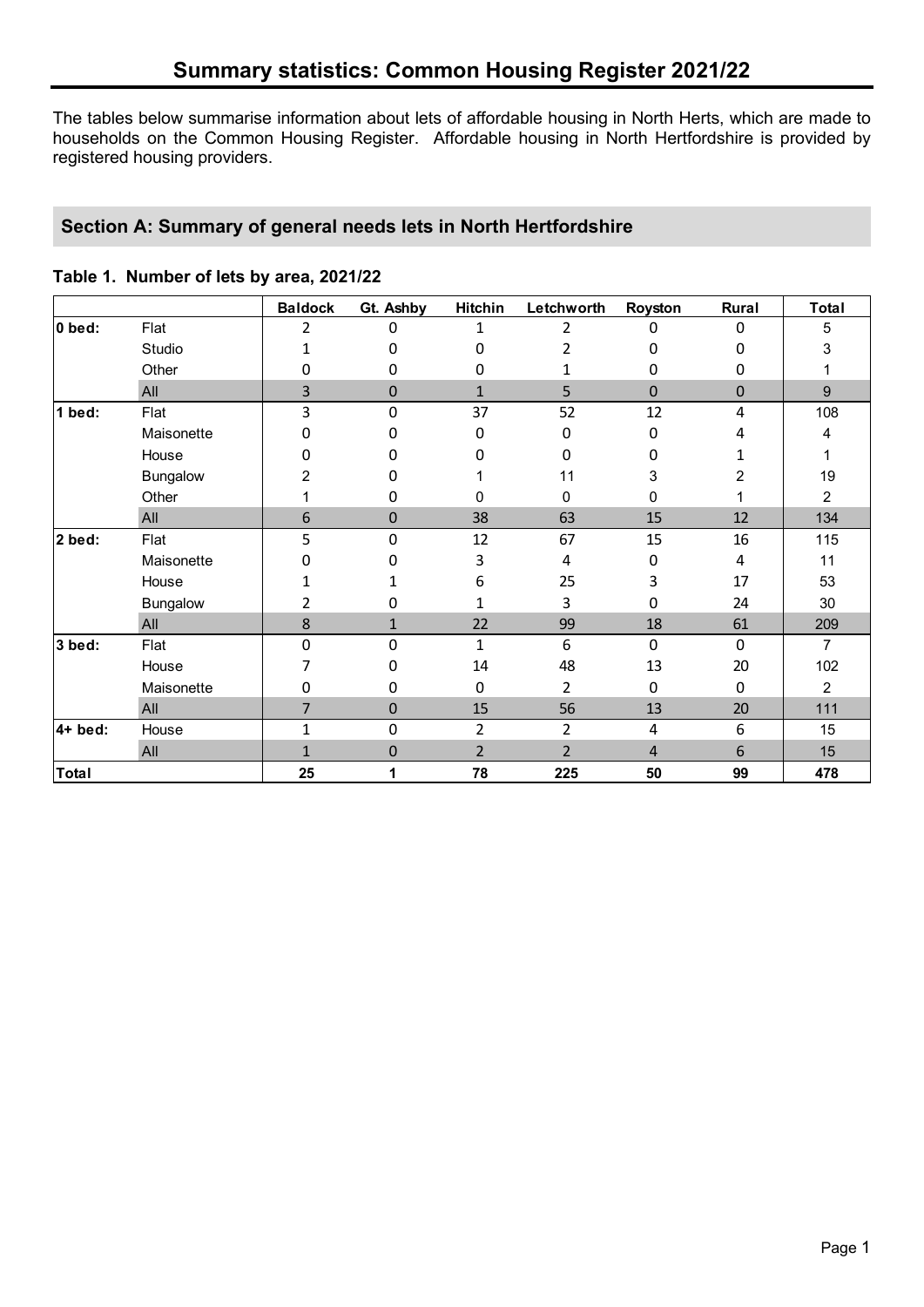|           |                 | <b>Band A</b> | <b>Band B</b> | <b>Band C</b> |
|-----------|-----------------|---------------|---------------|---------------|
| 0 bed:    | Flat            |               | 8             | 66            |
|           | Studio          |               | 7             | 28            |
|           | Other           |               |               | 39            |
|           | All             |               | 8             | 40            |
| 1 bed:    | Flat            | 20            | 19            | 45            |
|           | Maisonette      |               |               | 25            |
|           | House           |               |               | 85            |
|           | <b>Bungalow</b> | 19            | 55            | 59            |
|           | Other           |               | 1             | 23            |
|           | All             | 19            | 22            | 45            |
| 2 bed:    | Flat            | 13            | 24            | 32            |
|           | Maisonette      |               | 31            |               |
|           | House           | 10            | 46            | 47            |
|           | <b>Bungalow</b> | 18            | 32            | 55            |
|           | All             | 14            | 32            | 35            |
| 3 bed:    | Flat            |               | 21            | 35            |
|           | House           | 19            | 40            | 48            |
|           | Maisonette      |               | 20            |               |
|           | All             | 19            | 39            | 42            |
| $4+$ bed: | House           | 24            | 66            |               |
|           | All             | 24            | 66            |               |
| Total     |                 | 19            | 33            | 41            |

# **Table 2. Average points required for successful bid, properties let in 2021/22**

# **Table 3. Average number of bids by area, properties let in 2021/22**

|                |                 | <b>Baldock</b>               | Gt. Ashby                | Hitchin                      | Letchworth                   | Royston                  | Rural                    | <b>Total</b> |
|----------------|-----------------|------------------------------|--------------------------|------------------------------|------------------------------|--------------------------|--------------------------|--------------|
| $\vert$ 0 bed: | Flat            | 53                           |                          | 51                           | 49                           |                          |                          | 51           |
|                | Studio          | 53                           |                          | $\overline{\phantom{0}}$     | 49                           |                          |                          | 50           |
|                | Other           | $\overline{\phantom{a}}$     |                          |                              | 31                           |                          |                          | 31           |
|                | All             | 53                           |                          | 51                           | 45                           |                          |                          | 48           |
| 1 bed:         | Flat            | 59                           |                          | 95                           | 87                           | 57                       | 43                       | 84           |
|                | Maisonette      | $\qquad \qquad -$            |                          |                              |                              |                          | 37                       | 37           |
|                | House           | $\qquad \qquad \blacksquare$ |                          | $\qquad \qquad \blacksquare$ | $\qquad \qquad \blacksquare$ |                          | 119                      | 119          |
|                | Bungalow        | 84                           |                          | 65                           | 118                          | 58                       | 82                       | 98           |
|                | Other           | 56                           |                          |                              |                              |                          | 21                       | 39           |
|                | All             | 67                           | -                        | 94                           | 93                           | 58                       | 52                       | 84           |
| 2 bed:         | Flat            | 49                           | -                        | 35                           | 37                           | 27                       | 28                       | 35           |
|                | Maisonette      | $\qquad \qquad -$            | $\overline{\phantom{0}}$ | 35                           | 51                           |                          | 23                       | 36           |
|                | House           | 84                           | 82                       | 123                          | 163                          | 99                       | 80                       | 125          |
|                | <b>Bungalow</b> | 96                           | $\overline{\phantom{a}}$ | 91                           | 61                           |                          | 45                       | 52           |
|                | All             | 65                           | 82                       | 62                           | 71                           | 39                       | 49                       | 60           |
| 3 bed:         | Flat            | $\overline{\phantom{a}}$     | $\overline{\phantom{a}}$ | $\overline{7}$               | 8                            | $\overline{\phantom{a}}$ | $\overline{\phantom{a}}$ | 8            |
|                | House           | 135                          |                          | 93                           | 127                          | 81                       | 72                       | 106          |
|                | Maisonette      | $\overline{\phantom{a}}$     |                          | $\overline{\phantom{a}}$     | 16                           |                          | $\overline{\phantom{a}}$ | 16           |
|                | All             | 135                          |                          | 87                           | 110                          | 81                       | 72                       | 98           |
| l4+ bed:       | House           | 62                           | $\overline{\phantom{a}}$ | 47                           | 35                           | 38                       | 47                       | 44           |
|                | All             | 62                           |                          | 47                           | 35                           | 38                       | 47                       | 44           |
| <b>Total</b>   |                 | 84                           | 82                       | 82                           | 86                           | 55                       | 54                       | 75           |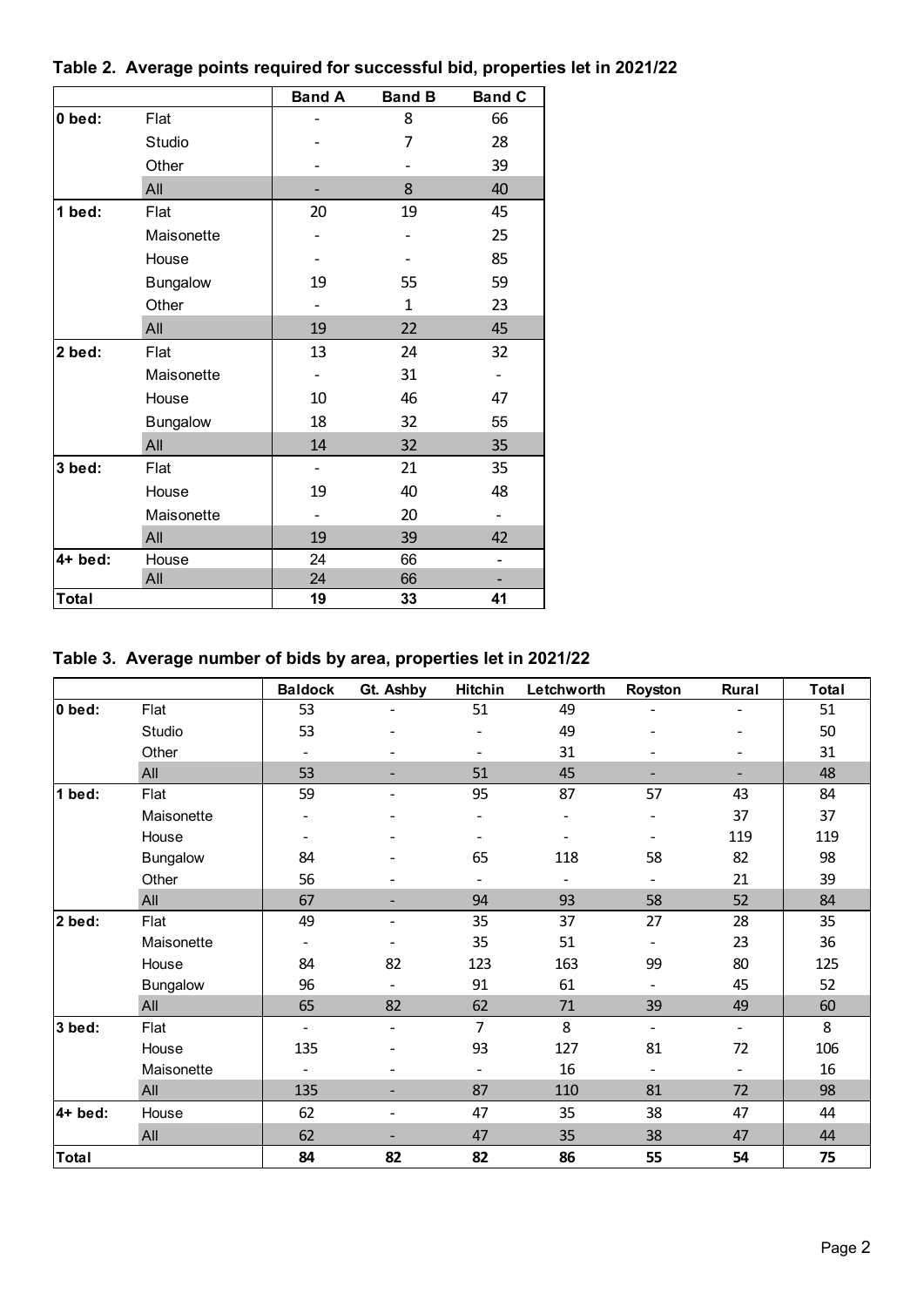|                 |               | <b>Baldock</b>           | Gt. Ashby                    | Hitchin                  | Letchworth     | Royston                  | Rural          | All                     |
|-----------------|---------------|--------------------------|------------------------------|--------------------------|----------------|--------------------------|----------------|-------------------------|
| 1 bed flat:     | Band A        | $\sim$                   |                              | 24                       | 5              |                          | $\blacksquare$ | 16                      |
|                 | Band B        | 50                       |                              | 12                       | 13             | 9                        |                | 14                      |
|                 | Band C        | 62                       | $\overline{\phantom{a}}$     | 43                       | 37             | 42                       | 15             | 38                      |
|                 | All           | 54                       | $\blacksquare$               | 22                       | 25             | 34                       | 15             | 25                      |
| 2 bed flat:     | Band A        | $\blacksquare$           | $\qquad \qquad \blacksquare$ | $\blacksquare$           | 4              | $\blacksquare$           | $\blacksquare$ | $\overline{\mathbf{4}}$ |
|                 | <b>Band B</b> | 21                       |                              | 13                       | 9              | 10                       | 19             | 13                      |
|                 | Band C        | $\blacksquare$           | $\blacksquare$               | Ξ.                       | 27             | $\overline{\phantom{a}}$ |                | 27                      |
|                 | All           | 21                       | $\blacksquare$               | 13                       | 16             | 10                       | 19             | 15                      |
| 2 bed house:    | Band A        | $\blacksquare$           | $\blacksquare$               | $\blacksquare$           | $\overline{7}$ | $\overline{\phantom{a}}$ | $\blacksquare$ | 7                       |
|                 | <b>Band B</b> | 26                       | 25                           | 33                       | 46             | 16                       | 17             | 34                      |
|                 | Band C        |                          | $\blacksquare$               | $\blacksquare$           | $\blacksquare$ | $\overline{\phantom{a}}$ | 41             | 41                      |
|                 | All           | 26                       | 25                           | 33                       | 45             | 16                       | 24             | 35                      |
| 3 bed house:    | Band A        | 32                       | $\blacksquare$               | $\blacksquare$           | $\overline{7}$ | 3                        | 3              | 9                       |
|                 | Band B        | 25                       |                              | 33                       | 32             | 22                       | 23             | 29                      |
|                 | Band C        | $\overline{\phantom{a}}$ | $\blacksquare$               | $\overline{\phantom{a}}$ | 2              | $\blacksquare$           | 63             | 42                      |
|                 | All           | 26                       |                              | 33                       | 29             | 20                       | 25             | 28                      |
| 1 bed bungalow: | Band A        | 5                        | $\blacksquare$               | $\blacksquare$           | 19             | $\overline{\phantom{a}}$ | $\overline{2}$ | 14                      |
|                 | Band B        |                          |                              |                          | 82             | 3                        |                | 50                      |
|                 | Band C        |                          |                              | 88                       | 5              | 3                        | 111            | 52                      |
|                 | All           | 5                        |                              | 88                       | 35             | 3                        | 57             | 32                      |
| 2 bed bungalow: | Band A        | $\overline{\phantom{a}}$ |                              | 5                        | 3              | $\overline{\phantom{0}}$ | 25             | 11                      |
|                 | <b>Band B</b> | 63                       |                              |                          | 35             |                          | 21             | 25                      |
|                 | Band C        |                          |                              | ۰                        | $\blacksquare$ |                          | 49             | 49                      |
|                 | All           | 63                       | ٠                            | 5                        | 24             |                          | 22             | 25                      |

#### **Table 4. Average waiting times in months, properties let in 2021/22**

### **Section B: Lets to sheltered properties in North Hertfordshire**

#### **Table 5. Number of lets by band and property size, 2021/22**

|               | 0 bed | 1 bed | Total |
|---------------|-------|-------|-------|
| <b>Band A</b> |       |       |       |
| Band B        |       | 12    | 12    |
| Band C        |       | 55    | 56    |
| Total         |       | 74    | 75    |

### **Table 6. Average waiting times in months, properties let in 2021/22**

**In months**

|               | 0 bed | 1 bed |
|---------------|-------|-------|
| <b>Band A</b> |       | 22    |
| <b>Band B</b> |       | 9     |
| <b>Band C</b> | 52    | 12    |
| Total         | 52    | 13    |